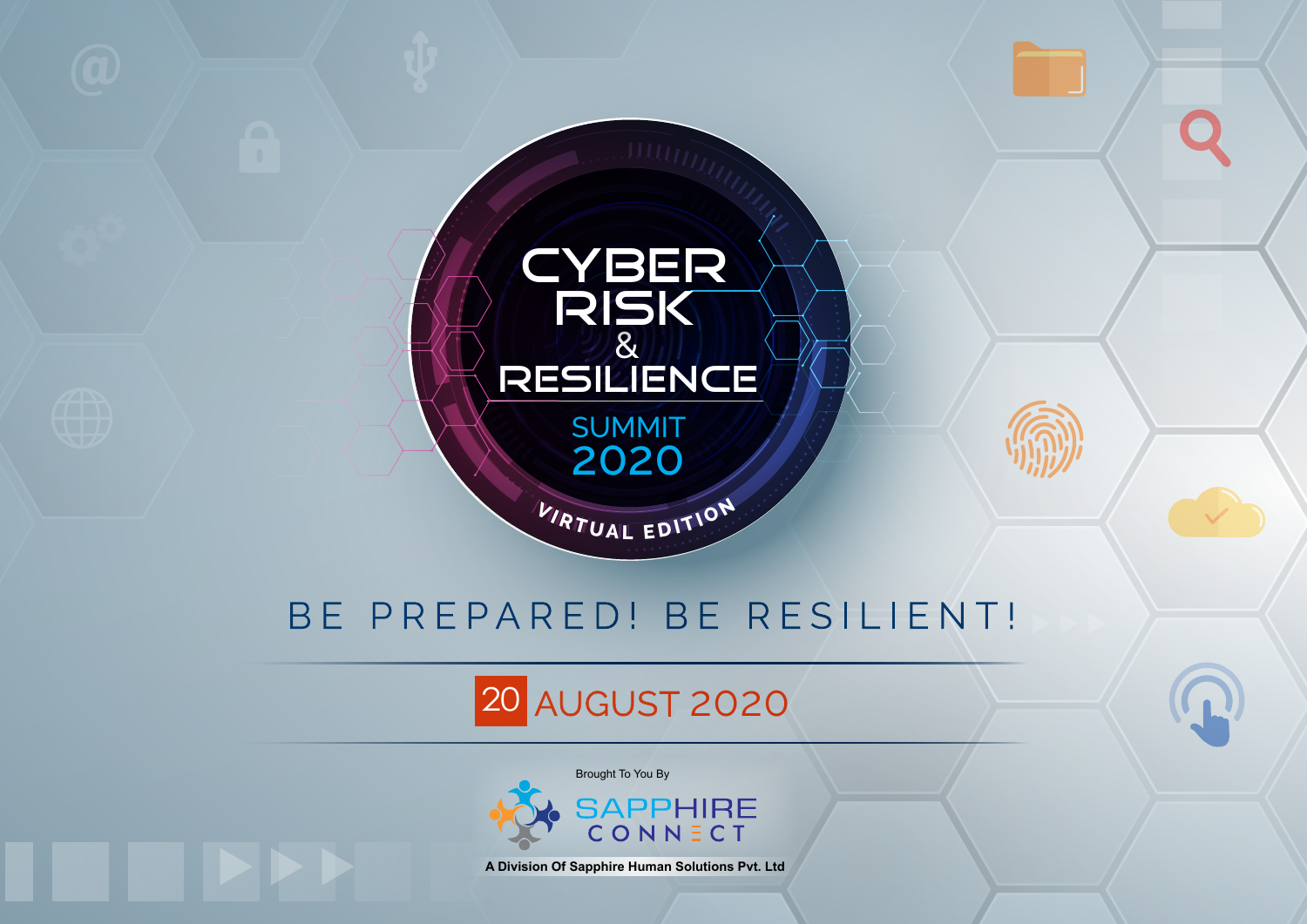### **PREFACE**

The birth of the internet accelerated the growth of businesses. Propelling them beyond geographical boundaries and opened up multiple avenues for organization to connect with their customers, clients and employees. This also opened up various channels for 'malevolent actors' to wreak havoc. Over the past few decades, cybercrime has evolved from just hacking websites to worms and Trojans to more complex malware, phishing attacks to evolving into cyber-espionage and cyber warfare. As businesses continue to increase their digital presence, securing the cyberspace has never been of such importance as it is in today's time. Cyber security now finds itself part of organizational strategy. There is now a shift, in terms of the strategies employed, in terms of the technologies deployed, evolution of law and policies, in terms of the culture that is built within the organization, all revolving around establishing and maintaining a secure cyberspace. With so

much happening, keeping abreast with all these changes is critical. As the threat landscape evolves and becomes more complex and dynamic, cyber security professionals find themselves constantly on their toes. Sapphire Connect aims to make it easier for cyber security professionals to be aware of the most recent developments. With the launch of The Cyber Risk & Resilience Summit a knowledge sharing platform for cyber security professionals. The summit will host senior cyber security professionals and leaders across industries, sharing their experiences and expertise of how better to secure the cyberspace.

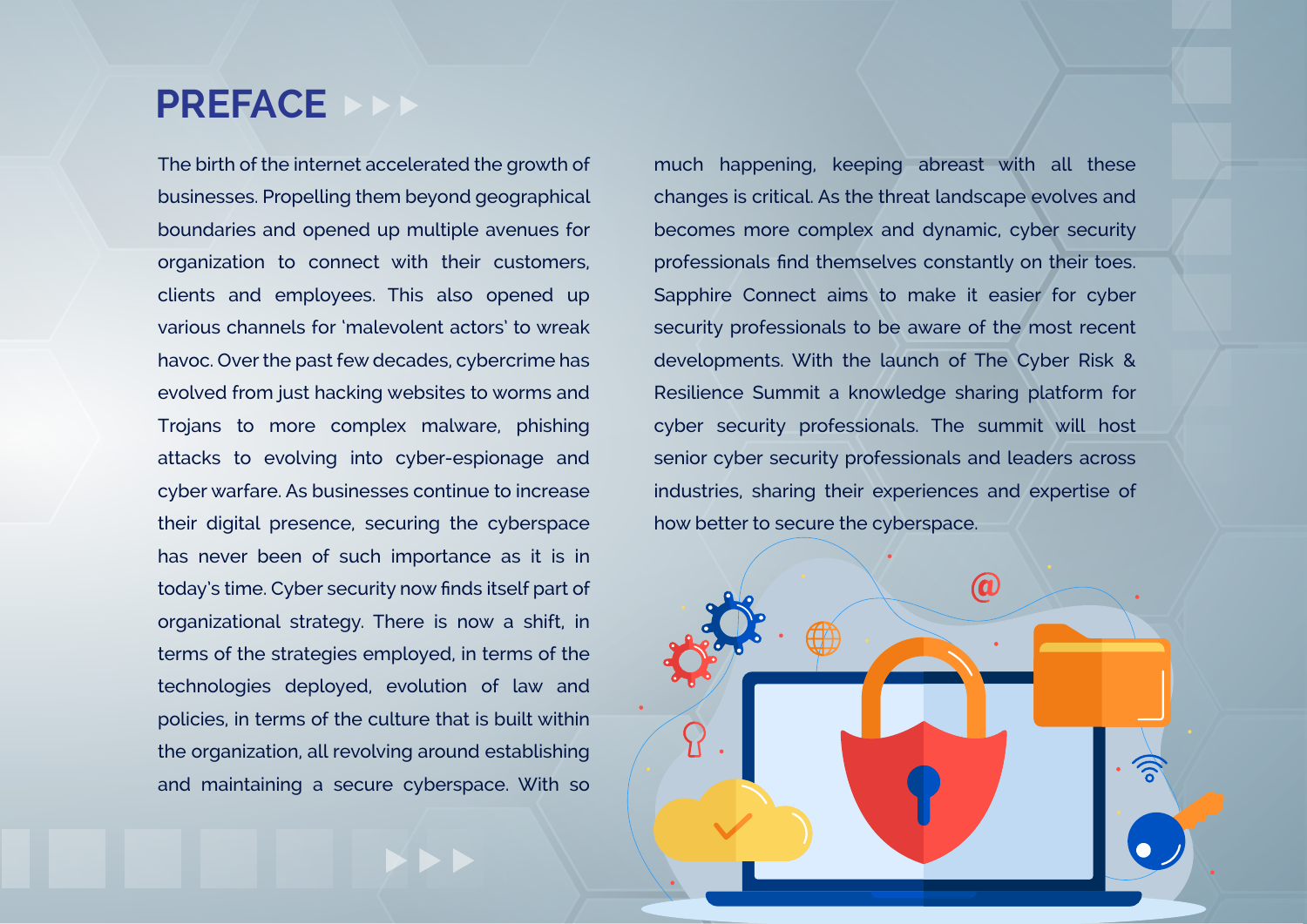# A CYBER-ATTACK IS DETRIMENTAL TO **BUSINESS & DIMINISHES CUSTOMER CONFIDENCE**

A FEW CYBER-ATTACKS OF THE PAST

#### **Attack on Union Bank of India (2016)**

**Through a phishing email sent to an employee, the perpetrators gained access to sensitive credentials allowing them to syphon off an amount to the tune of USD 171 million. A prompt action, on behalf of the bank, led the bank to recover almost the entire amount.** 

#### **Cosmos Bank Attack (2018)**

**Cosmos bank was a victim of a malware attack, gaining access to debit card information, leading to a total loss of INR 94 crore.**



#### **The attacks continue in 2020**

**2020 has been no different. The on-going crisis brought on by COVID19 has not deterred attackers. In April of this year, Google warned that nation-backed hackers were exploiting the corona virus pandemic to target health care organizations. With deceptions like soliciting for charities through websites impersonating pages of government websites or public health agencies.**

#### **Data theft at Zomato (2017)**

**Zomato acknowledged a breach, affecting 17 million users, where their names, email ids and hashed passwords were stolen. Though Zomato stated that it found no evidence of unauthorised access to the financial or credit card information.** 

#### **Healthcare website Hacked (2019)**

**In 2019, US based cyber security firm FireEye, without naming the website said cyber criminals stole more than 6.8 million records associated with an Indian based healthcare website. Information like patient information, personally identifiable information (PII), doctor's information were stolen**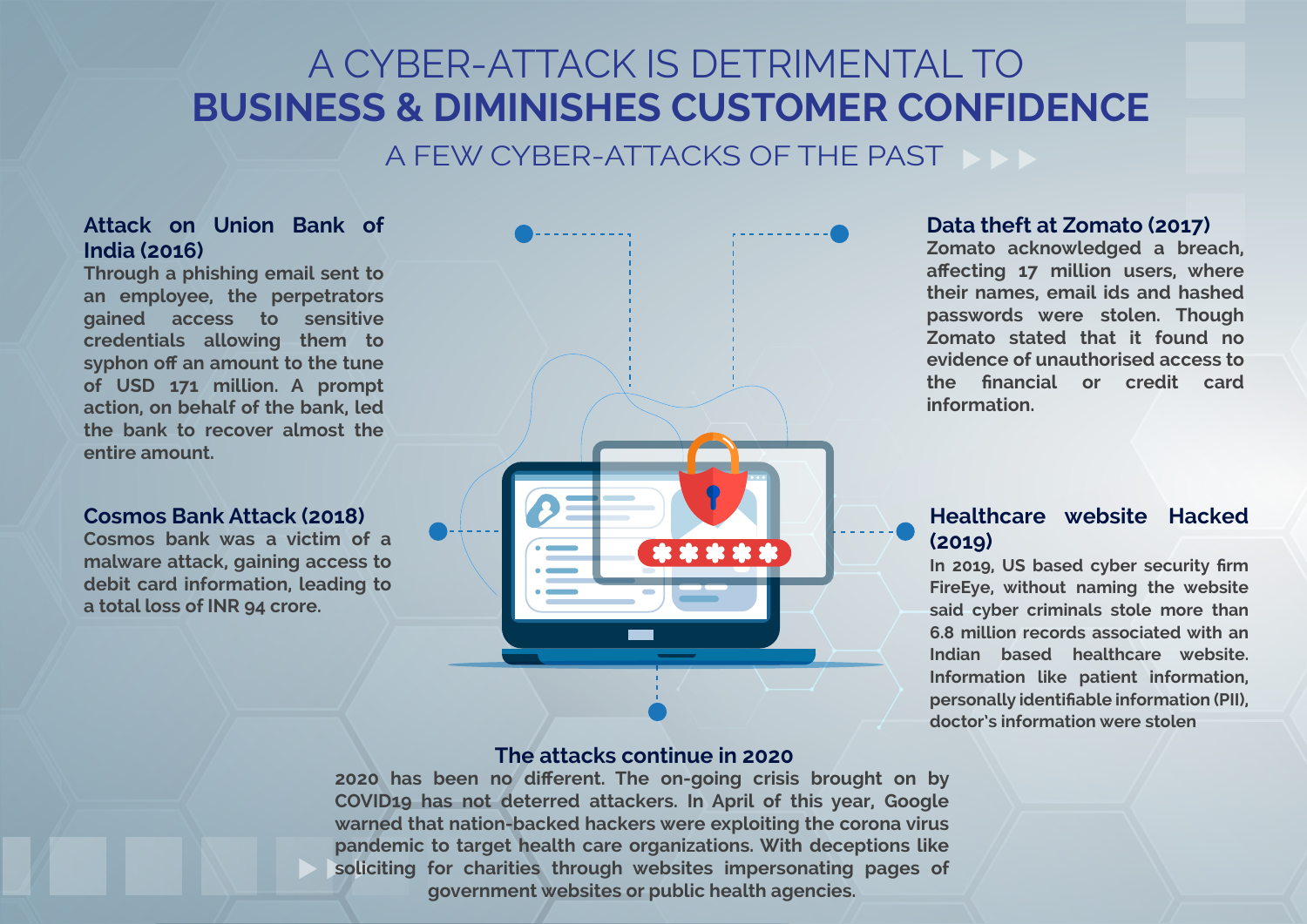### **TRENDS IN THE CYBER SECURITY SPACE TO** WATCH OUT FOR

 $Q$ 

 $\sqrt{3}$ 

 $\overline{Q}$ 

(\$

**Demand for strong and stringent cyber laws to tackle the evolving threat landscape**

**As workforce becomes more remote, an enhanced focus on securing the enterprise network architecture** 

**The next level of cyber security becomes smarter with the application of Artificial Intelligence and Machine Learning** 

**Securing the Human element – maximise employee engagement and awareness about cyber security**

**Technological advancements in securing cloud based infrastructure**

**Cyber insurance gaining more prominence with the evolving threat landscape**

**Increased investment in Cyber Security**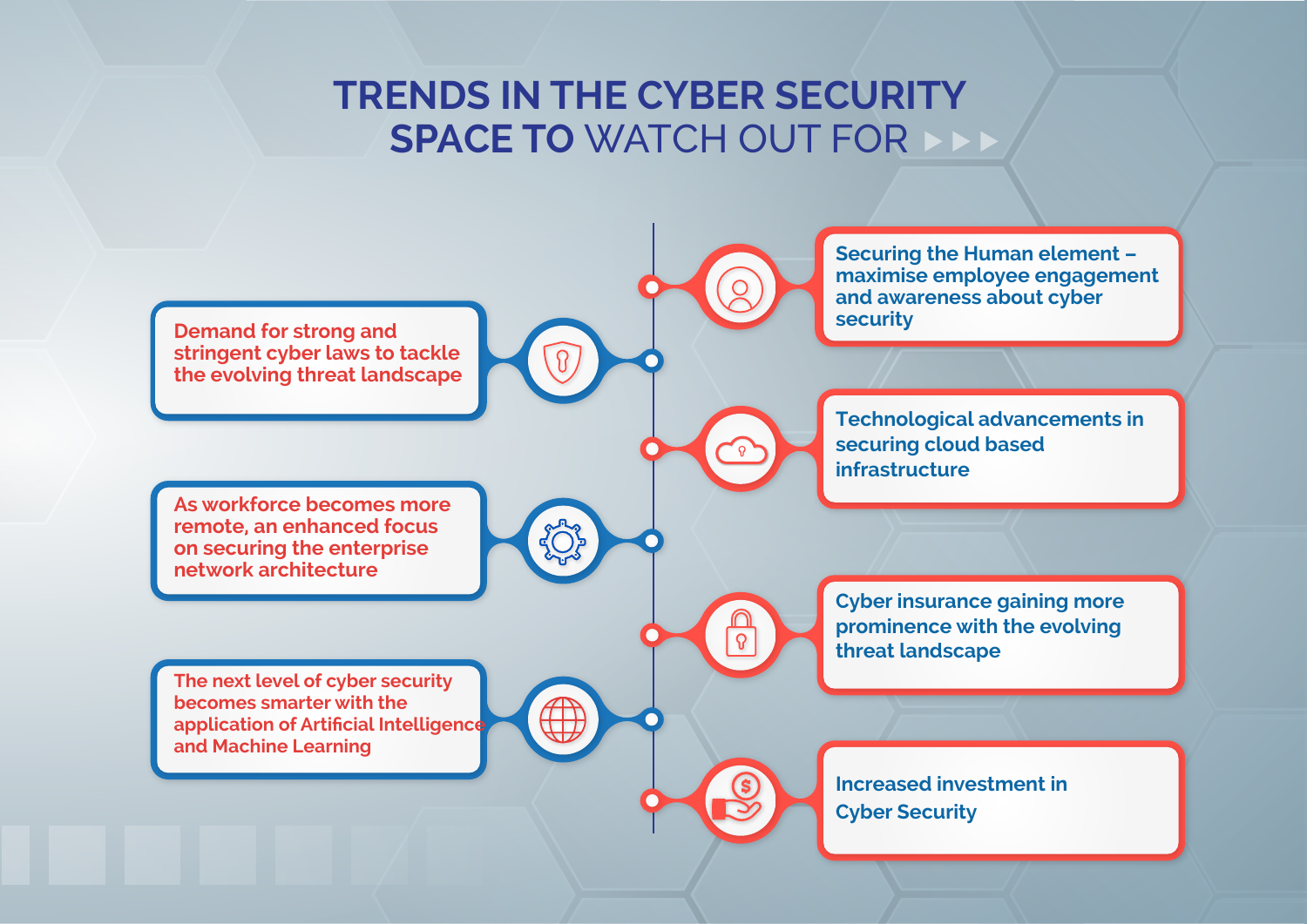### WHY **ATTEND**

**The ability to connect and stay connected through numerous devices leaves a substantially large volume of people susceptible to cyber-crimes. These people could be our customers, our employees, our clients it could be our family members, it can anybody; the thought of the consequences itself is quite daunting. It no longer is a conditional statement 'IF' rather it's just matter of time when an incident occurs. However, as daunting as it may, there is a silver lining – Cyber Risk & Resilience Summit aims to achieve just that. Not just another conference to attend, rather Cyber Risk & Resilience Summit is a community of like-minded professionals, learning and growing together. Prepare and arm yourself with the latest know-hows, equip your team**  **and organization with actionable insights, learn of the common pitfalls and how to avoid them. Be two-steps ahead. Be prepared! Be Resilient!** 

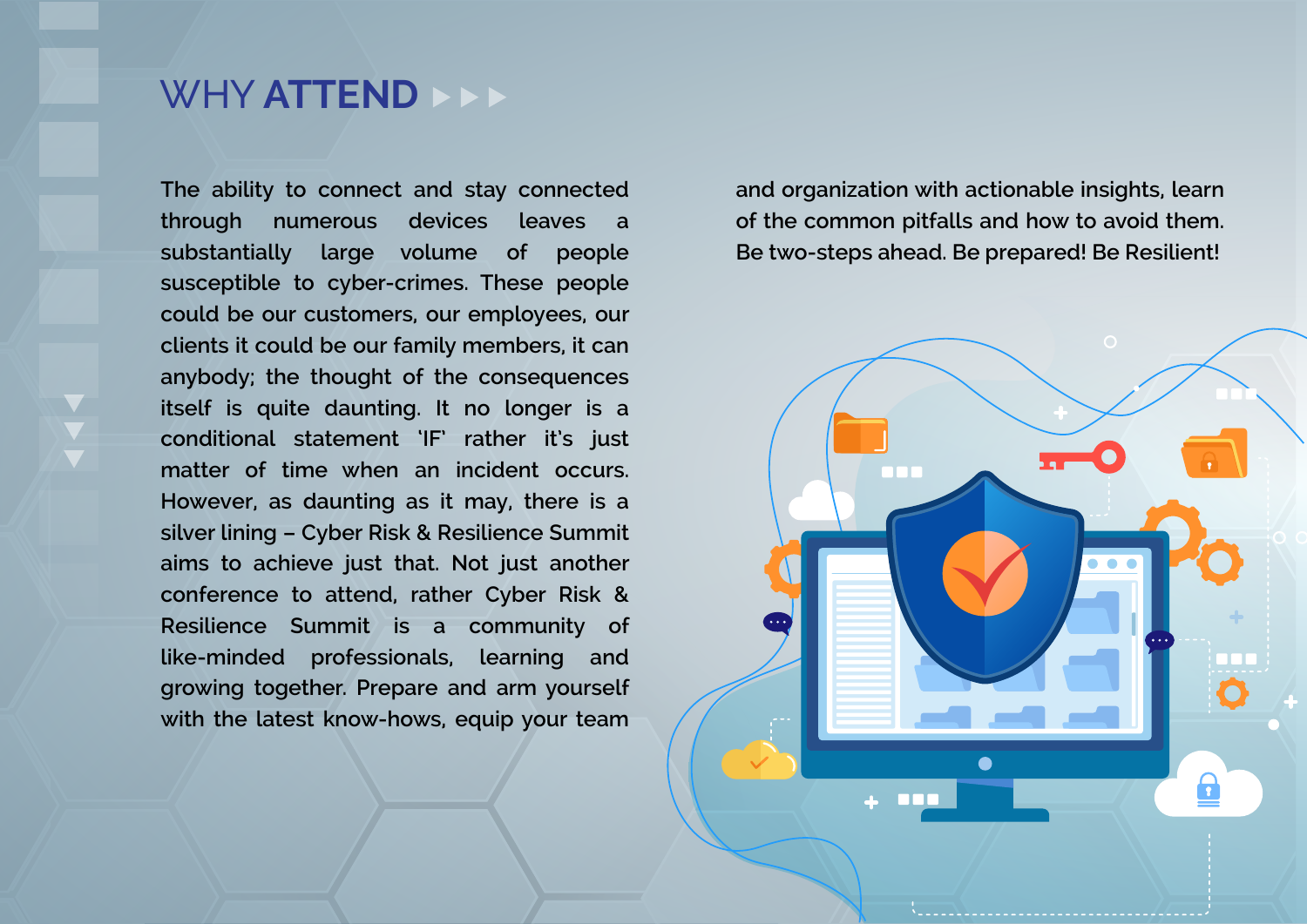### KEY FOCUS **AREAS OF THE EVENT**



**Dedicated session highlighting the evolutionary change of existing laws and policies.** 



**Interactive panel discussion exploring the increasing importance of Zero Trust Security & Cyber Insurance.**



**Learn of the impact the pandemic has had on cyber security and the lessons learnt.** 



**Know of how you can strengthen your Incident Response Plan.** 



**How has privacy changed in the age of constant connectivity?**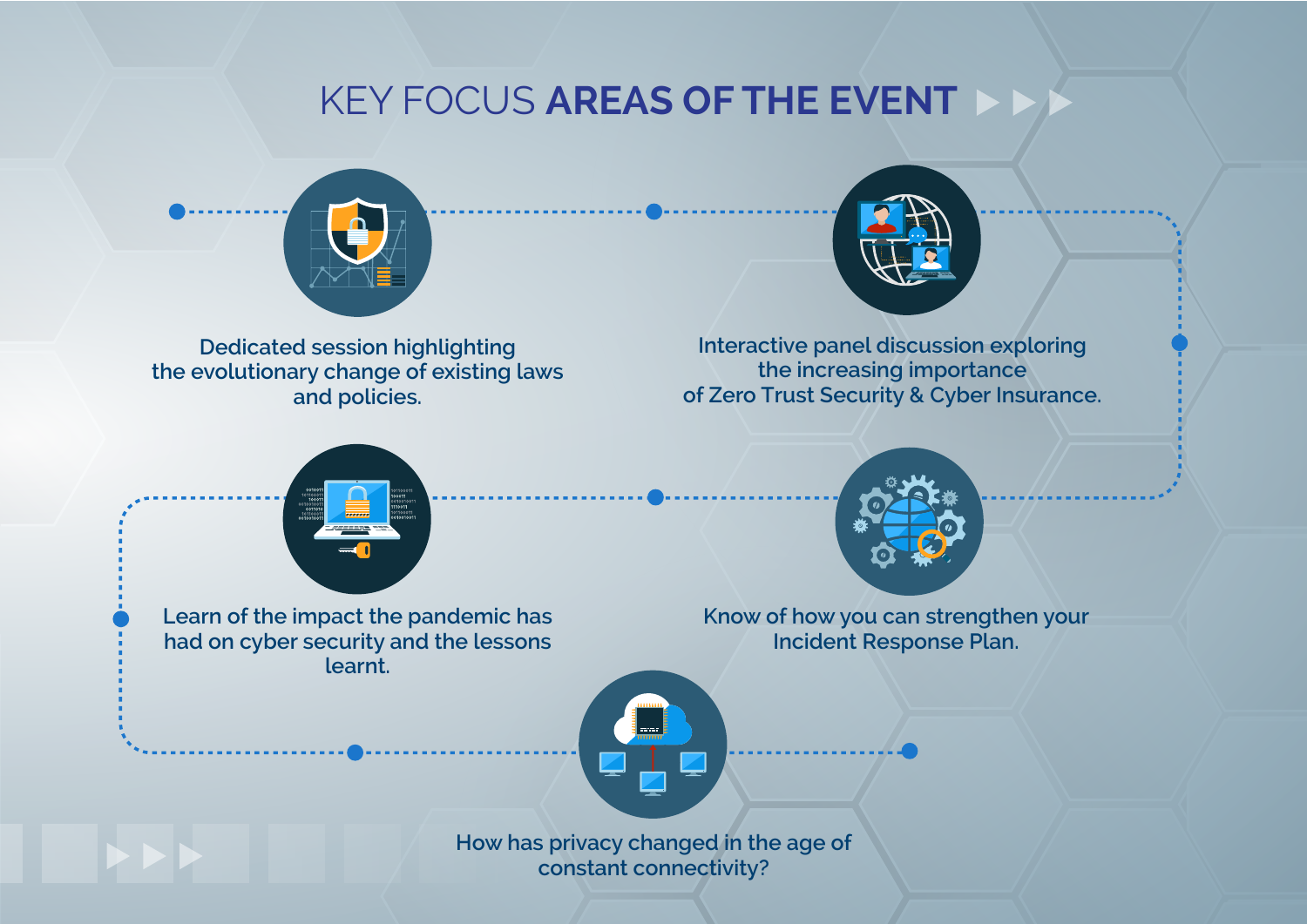## WHO SHOULD **ATTEND**

- **CXO (CEO, CFO, CTO, CISO, CTSO, CRO)**
- **Director (Information Security, Cyber Security)**
- **President/VP/Head IT Security, Cyber Security, Information Security**
- **Cyber security enthusiasts**

## WHO SHOULD **SPONSOR**

**Organizations offering expertise in cyber security assessment, protection & remediation.**

## WHY **SPONSOR**

- **Showcase your latest products to decision makers & influencers**
- **Experience multiple networking opportunities with security leaders**
- **Network with prospective customers and existing customers**
- **Brand recall Pre & Post summit promos**
- **Explore new collaborations & opportunities**